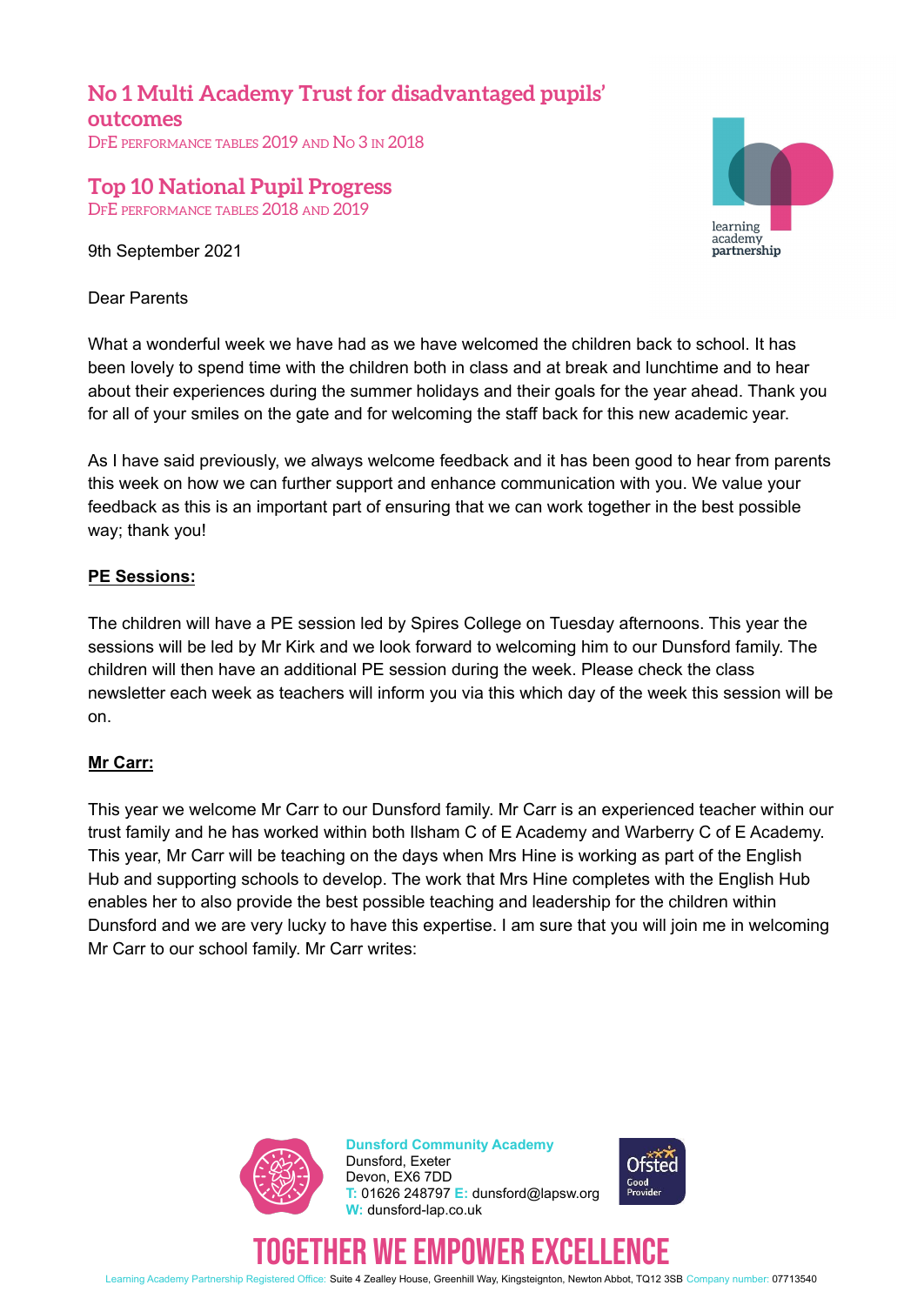

*''Hello everyone,*

*My name is Mr Carr and I will be teaching at Dunsford once a week in the Willows class! I had a brilliant first day at Dunsford this week, learning about this wonderful school and meeting your wonderful children. For the past few years, I have been teaching a Year 1 class at Warberry Academy – another school in our trust. Having a daughter who has also started in her Reception class this week, I know how some of our Reception parents and children may have been feeling this week! However, I have been blown away by how well our Reception children have come into school and settled into their new routines. I look forward to working with your children and meeting you all this year.''*



## **Extra Curricular Activities:**

As we begin this new academic year, we are currently working to organise a range of different opportunities for our children to engage in to enhance a wide range of skills and knowledge. We will be writing to you to communicate information regarding clubs and Forest School in the coming weeks so please bear with us as we work to finalise plans. Thank you for your patience and understanding with this.

### **Meet the teacher:**

On Wednesday 15th September we will be holding sessions for 'Meet the Teacher'. During these sessions the teacher will share with you information regarding your child and their experience at school this year. The timings will be as follows:

- Nursery/R/Y1- 3.45pm-4.05pm
- Y2/3/4 4.10pm 4.30pm
- Y5/6 4.35pm 4.55pm

These sessions will be held in the same way as Parent's Evening (through Google Classroom) and the link will open a few minutes before the session begins. If you are unsure of how to access Google Classroom then please do contact the office or speak to your child's class teacher.

We have had lots of new members join our school family this year and we are so pleased and excited to welcome you all! It is wonderful that our school family is continuing to grow and it is a